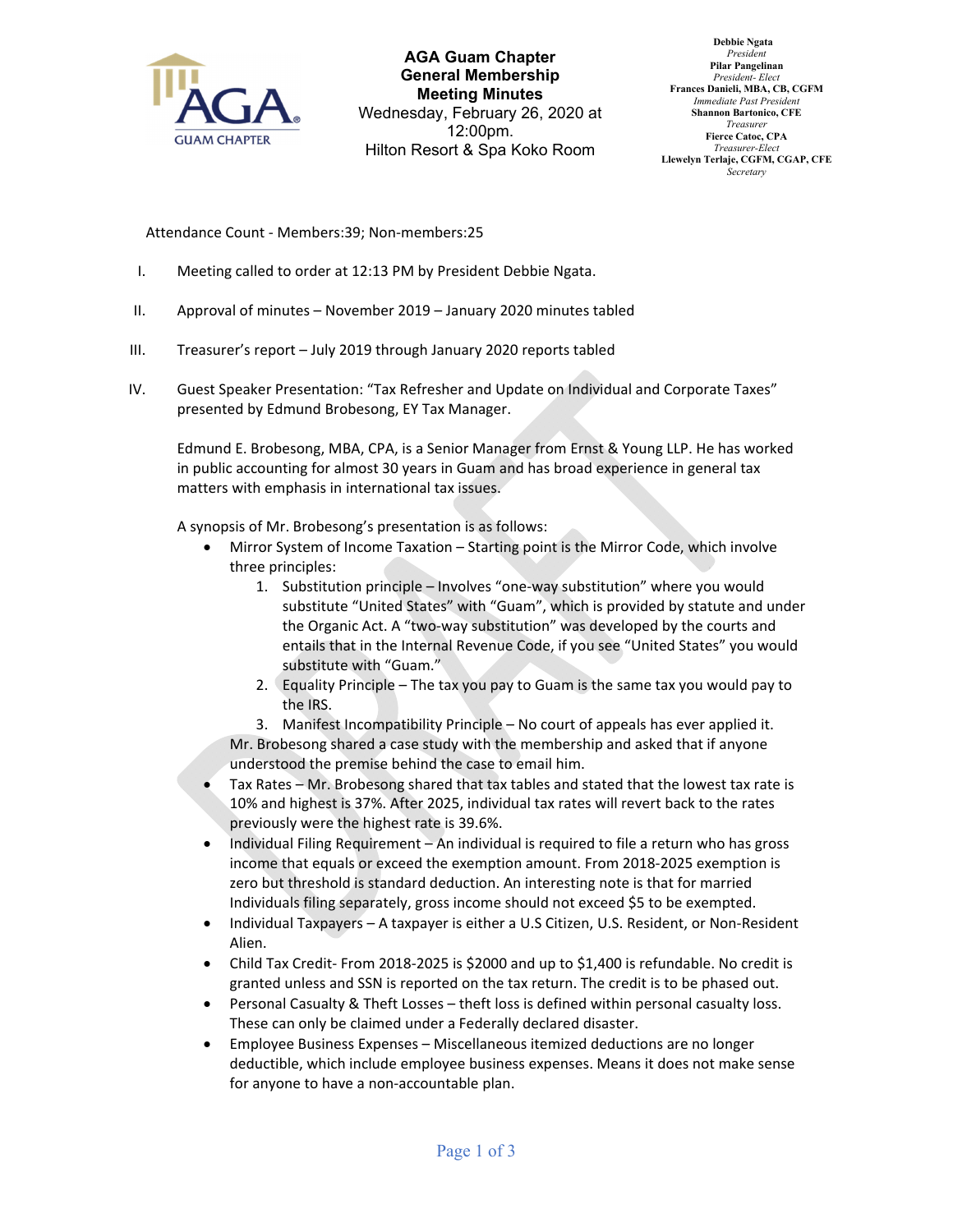

**AGA Guam Chapter General Membership Meeting Minutes** Wednesday, February 26, 2020 at 12:00pm. Hilton Resort & Spa Koko Room

- Education Expenses/Credits Up to \$2,500 of student loan interest can be deducted. There are two credits: (1) American Opportunity Tax Credit – if AOTC exceeds tax liability up to 40% may be refundable; and (2) Lifetime Learning Credit – 20% of qualified tuition and related expenses not to exceed \$10,000 can be claimed. There is also an Elementary/Secondary School Teacher deduction of up to \$250 if they buy school supplies with their own money.
- Saver's Tax Credit Applies if you participate in a 401K, percentage is 10%‐50% of qualified retirement savings contributions.

The second portion of Mr. Brobesong's presentation was focused on business taxes. These included the following discussion items:

- Tax Rates Effective for taxable year beginning after 12/31/17, a flat rate of 21%.
- Legal Entity Under Guam Law, a legal entity is a Corporation, Partnership, Limited Partnership, Registered Limited Liability Partnership, Trust, and Limited Liability Company (LLC). An LLC is a legal entity, but not a tax entity.
- Tax Entity Corporation, Partnership, Trust
- Business Entity a business entity must determine its tax status under the IRC. A business entity is any entity recognized for Federal tax purposes that is not a corporation, trust, or otherwise subject to special treatment under the IRC.
- Depreciation Section 179 is available for personal property and qualified real property, and qualified improvement property.
- Bonus Depreciation Depreciation shall include an allowance equal to a % of adjusted basis of qualified property. The committee report stated it has to have a 15‐year life, however, the law was not specific. Congress needs to make the correction.
- V. President's Report
	- a. Nominations for Program Year 2020‐2021 Debbie called upon Jojo Guevara to report on the nominations of Officers on behalf of the Nominating Committee. The Nominating Committee also included Ricky Hernandez, Yuka Hechanova and Pilar Pangelinan. The membership was emailed for nominations and the following were selected:
		- ‐ President‐elect Maripaz Perez
		- ‐ Treasurer‐elect Llewelyn Terlaje
		- ‐ Secretary Pamela Aguigui

As there were no other nominees, Jojo requested for a motion to accept the slate of the candidates as next program year's officers. Doreen Crisostomo made the motion to accept the slate of candidates and Rodalyn Gerardo seconded the motion. All were in favor and the motion passed.

- b. Debbie reported that Yuka Hechanova was also selected to the be NCC Representative for next program year.
- VI. Other Matters/Open Floor
	- a. February Anniversaries Debbie displayed on the screen the members with February anniversaries. There was a range of anniversaries from one year to over 20 years